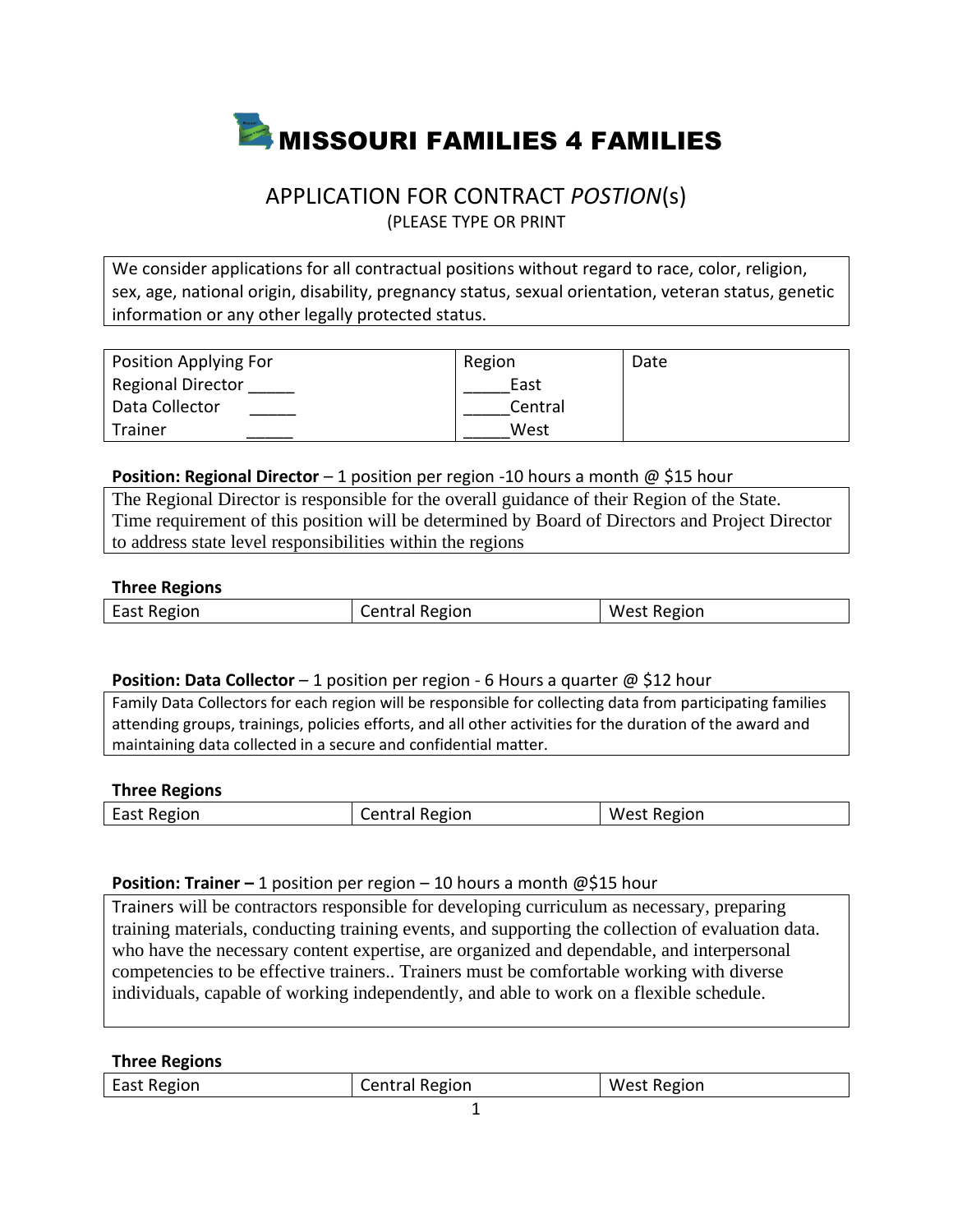## (Please Type or Print)

| Name: First        | Middle |      | Last |       |          |
|--------------------|--------|------|------|-------|----------|
|                    |        |      |      |       |          |
|                    |        |      |      |       |          |
| Address:<br>Street |        | City |      | State | Zip Code |
|                    |        |      |      |       |          |
| Telephone          | Email  |      |      |       |          |
|                    |        |      |      |       |          |

| Employment Experience: Start with your present or last job for the past ten years. Include any<br>job-related military service assignments and volunteer activities. |                       |                                                 |  |  |
|----------------------------------------------------------------------------------------------------------------------------------------------------------------------|-----------------------|-------------------------------------------------|--|--|
| Employer name and address: $\vert$ Position title/duties, skills:                                                                                                    |                       | Start Date:<br>End Date:<br>Reason for leaving: |  |  |
| Pay: \$                                                                                                                                                              |                       |                                                 |  |  |
| Per:                                                                                                                                                                 | Supervisor:<br>Phone: |                                                 |  |  |

| Employer name and address:       | Position title/duties, skills:                 | Start Date:__________________<br>End Date:____________________<br>Reason for leaving: |
|----------------------------------|------------------------------------------------|---------------------------------------------------------------------------------------|
|                                  |                                                |                                                                                       |
|                                  |                                                |                                                                                       |
|                                  |                                                |                                                                                       |
| Employer name and address:       | Position title/duties, skills:                 | Start Date:__________________<br>End Date: ___________________<br>Reason for leaving: |
| Pay: \$_________________________ |                                                |                                                                                       |
|                                  | Supervisor: ________________<br>$\overline{2}$ |                                                                                       |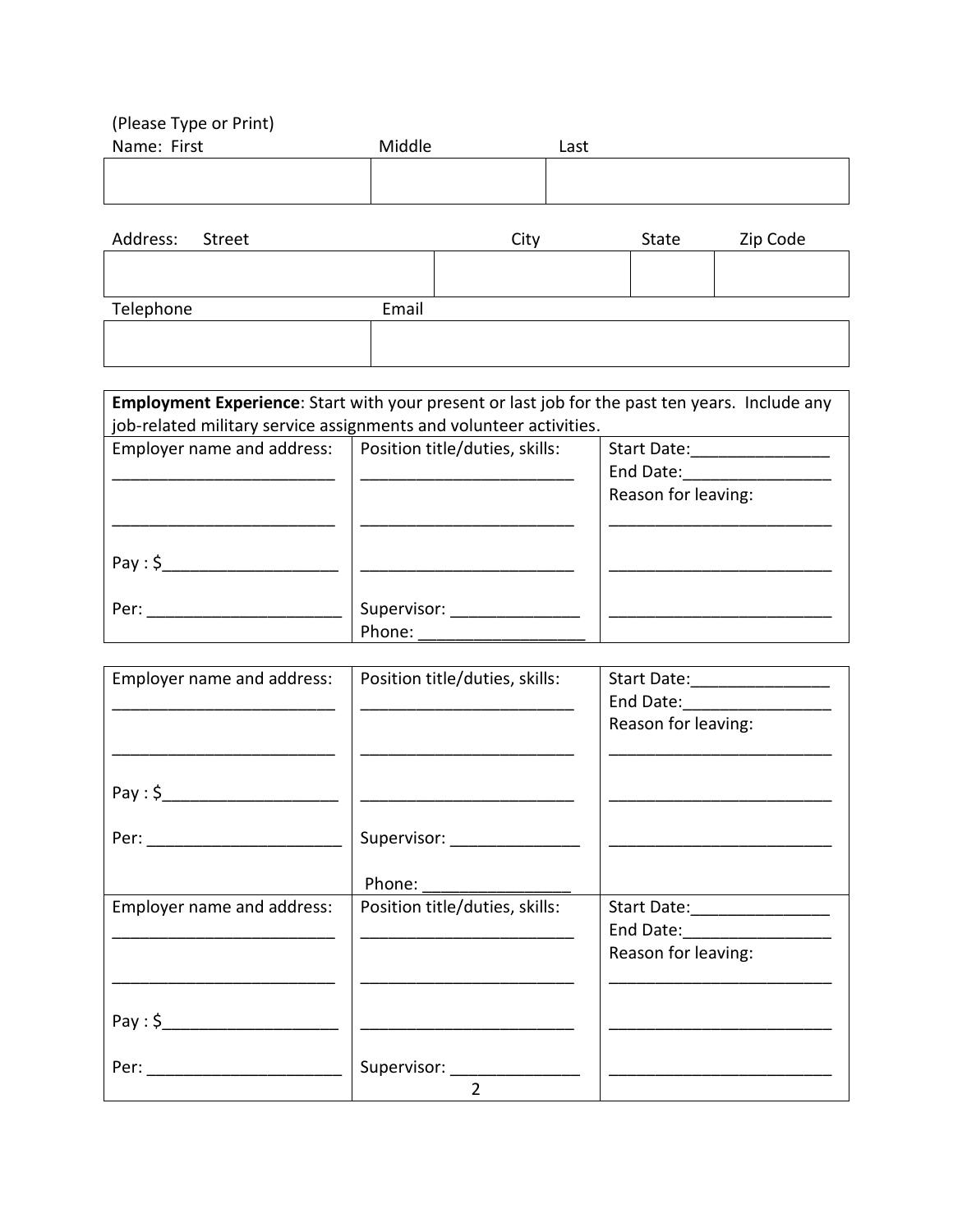|                            | Phone:                         |                                                 |
|----------------------------|--------------------------------|-------------------------------------------------|
| Employer name and address: | Position title/duties, skills: | Start Date:<br>End Date:<br>Reason for leaving: |
| Pay: \$                    |                                |                                                 |
| Per:                       | Supervisor: Supervisor:        |                                                 |
|                            | Phone:                         |                                                 |

| <b>Education</b>                                                                                                                                                                      | Institution | <b>Field of Study</b> | <b>Graduated-Date</b> |  |
|---------------------------------------------------------------------------------------------------------------------------------------------------------------------------------------|-------------|-----------------------|-----------------------|--|
|                                                                                                                                                                                       |             |                       |                       |  |
|                                                                                                                                                                                       |             |                       |                       |  |
|                                                                                                                                                                                       |             |                       |                       |  |
|                                                                                                                                                                                       |             |                       |                       |  |
|                                                                                                                                                                                       |             |                       |                       |  |
|                                                                                                                                                                                       |             |                       |                       |  |
|                                                                                                                                                                                       |             |                       |                       |  |
|                                                                                                                                                                                       |             |                       |                       |  |
|                                                                                                                                                                                       |             |                       |                       |  |
| <b>Skills and Qualification:</b>                                                                                                                                                      |             |                       |                       |  |
| Describe any specialized training, military training, apprenticeship, computer skills, and extra-<br>curricular activities that would be a benefit for the position you are applying. |             |                       |                       |  |

**\_\_\_\_\_\_\_\_\_\_\_\_\_\_\_\_\_\_\_\_\_\_\_\_\_\_\_\_\_\_\_\_\_\_\_\_\_\_\_\_\_\_\_\_\_\_\_\_\_\_\_\_\_\_\_\_\_\_\_**

| Computer skills | Trainings                              | Extra-curricular activities |              |
|-----------------|----------------------------------------|-----------------------------|--------------|
|                 |                                        |                             |              |
|                 |                                        |                             |              |
|                 |                                        |                             |              |
|                 |                                        |                             |              |
|                 |                                        |                             |              |
|                 | References - at least one professional |                             |              |
| Name            | Address                                | Phone                       | Relationship |
|                 |                                        |                             |              |
|                 |                                        |                             |              |
|                 |                                        |                             |              |
|                 |                                        |                             |              |
|                 | 3                                      |                             |              |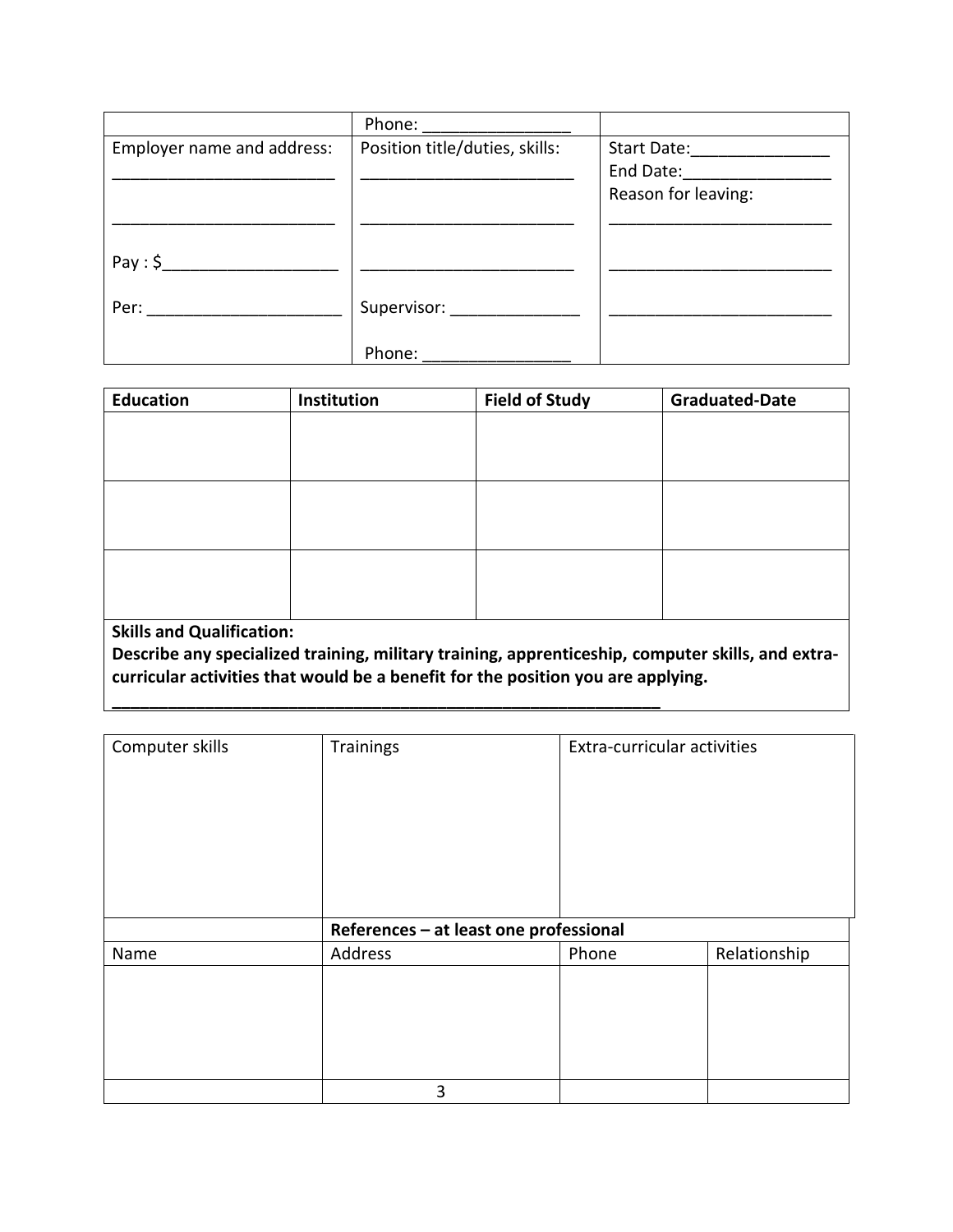| Name                                                                                                                                                                                                                                                                                                                                                                                                                                                                                                                                                                                                                                                                                                                                                                                                                                                                                                                                                                       | Address | Phone | Relationship |  |
|----------------------------------------------------------------------------------------------------------------------------------------------------------------------------------------------------------------------------------------------------------------------------------------------------------------------------------------------------------------------------------------------------------------------------------------------------------------------------------------------------------------------------------------------------------------------------------------------------------------------------------------------------------------------------------------------------------------------------------------------------------------------------------------------------------------------------------------------------------------------------------------------------------------------------------------------------------------------------|---------|-------|--------------|--|
| Name                                                                                                                                                                                                                                                                                                                                                                                                                                                                                                                                                                                                                                                                                                                                                                                                                                                                                                                                                                       | Address | Phone | Relationship |  |
| Have you ever been arrested?<br>Yes<br>No<br>If yes, please explain                                                                                                                                                                                                                                                                                                                                                                                                                                                                                                                                                                                                                                                                                                                                                                                                                                                                                                        |         |       |              |  |
| Felony/Misdemeanor                                                                                                                                                                                                                                                                                                                                                                                                                                                                                                                                                                                                                                                                                                                                                                                                                                                                                                                                                         |         |       |              |  |
| I certify that answers given herein are true and complete.<br>I authorize investigation of all statements contained in this application for contractual position<br>as may be necessary in arriving at a decision.<br>This application shall be considered active for a period of time not to exceed 12 months. Any<br>applicant wishing to be considered for employment beyond this time period should inquire as<br>to whether or not applications are being accepted at that time.                                                                                                                                                                                                                                                                                                                                                                                                                                                                                      |         |       |              |  |
| In the event of employment, I understand that false, misleading, or omitted information given<br>in my application or interview(s) may result in discharge. I understand, also, that I am required<br>to abide by all rules and regulations of the employer.<br>As part of our procedure for processing your application you're personal and employment<br>references may be checked. If you have misrepresented or omitted any facts on this<br>application, and are subsequently contracted, you may be discharged from your contract. You<br>can make a written request for information derived from the checking of your references.<br>If necessary for contract, you may be required to: supply your birth certificate or other proof of<br>authorization to work in United States, have a physical examination and/or a drug test, or to<br>sing a conflict of interest agreement and abide by its terms. I understand and agree to the<br>information shown above. |         |       |              |  |